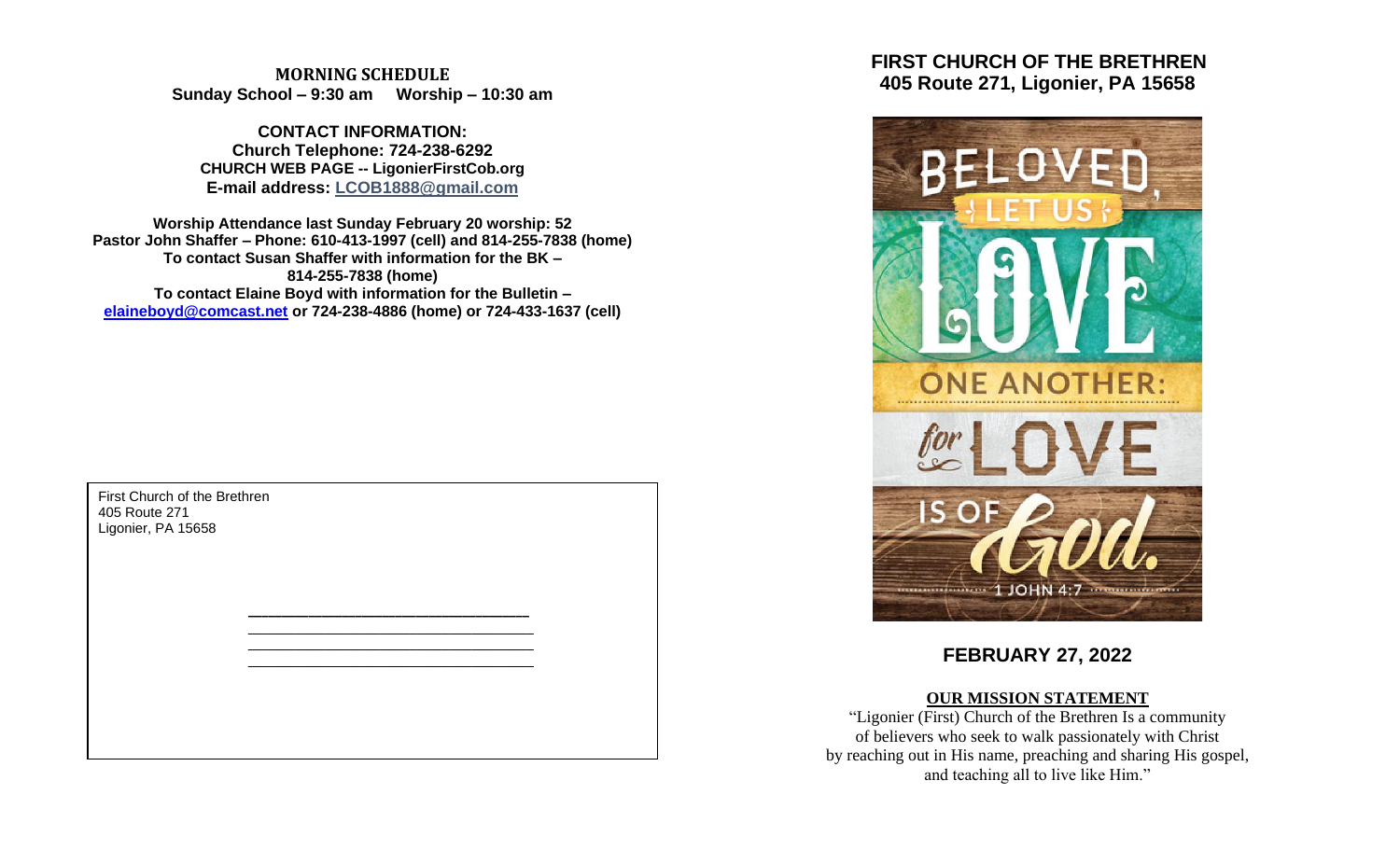# WELCOME AND ANNOUNCEMENTS

#### PRELUDE

| <b>CALL TO WORSHIP</b><br>Leader:<br>People:<br>Leader:<br>People:<br>Leader:<br>People:<br>Leader:<br>People: | <b>Responsive Reading</b><br>The Lord reigns.<br>Let the nations tremble.<br>The Lord reigns.<br>Let them praise God's holy name.<br>The Lord reigns.<br>Let the peoples rejoice in awe and wonder.<br>The Lord reigns.<br>Let them shout in exaltation!                          |  |  |
|----------------------------------------------------------------------------------------------------------------|-----------------------------------------------------------------------------------------------------------------------------------------------------------------------------------------------------------------------------------------------------------------------------------|--|--|
| *HYMN                                                                                                          | "To God Be the Glory"<br>No. 66                                                                                                                                                                                                                                                   |  |  |
| <b>INVOCATION PRAYER: Responsive Prayer</b>                                                                    |                                                                                                                                                                                                                                                                                   |  |  |
| Leader:                                                                                                        | Dear God. Please help us as we pray over and intercede for the people of both<br><b>Ukraine and Russia:</b>                                                                                                                                                                       |  |  |
| People:                                                                                                        | We pray for the leaders of both countries to know your truth and peace<br>and be transformed by your Holy Spirit, and that they would seek to lead<br>their countries in the way of peace and not war.                                                                            |  |  |
| Leader:                                                                                                        | We ask you God to intervene. We pray for wisdom as world leaders<br>maneuver, strategize and speak out. We pray that you would move in their<br>hearts and guide their steps and plans.                                                                                           |  |  |
| People:                                                                                                        | We pray for peace, comfort, and protection to cover the people of Russia<br>and Ukraine.                                                                                                                                                                                          |  |  |
| Leader:                                                                                                        | We ask to see your glory amid this great struggle. We pray that you would be<br>glorified through the people of Russia and Ukraine who are following you.                                                                                                                         |  |  |
| People:                                                                                                        | We ask for open doors of opportunities for the Gospel to be shared and<br>received. We pray that you would make your name known across<br>Ukraine and Russia as the result of any conflict. We pray that the people<br>of Ukraine and Russia will still have access to Your Word. |  |  |

Leader: As we pray for leaders of all nations and for the people who will be affected by this current crisis, [Ephesians 6:12](https://bibleportal.com/verse-topic?version=NIV&v=Ephesians%206:12) offers a reminder about where the real battle unfolds: "For our struggle is not against flesh and blood, but against the rulers, against the authorities, against the powers of this dark world and against the spiritual forces of evil in the heavenly realms."

**People: Please, God, may your will be done; help us to help and not hinder your will. In Jesus name we pray. Amen.**

# OFFERTORY PRAYER: *(Please sign the attendance sheets)*

In days of old, God was seen as far from the people. But we know Christ, and in him we know God. When we share what we have out of love, our hearts grow closer to God, and we shine with Christ's glory. Let us offer our gifts to God today.

# OFFERING

## \*DOXOLOGY

| <b>CHILDREN'S MESSAGE</b> |                                                        | <b>Stacey Knupp</b>  |
|---------------------------|--------------------------------------------------------|----------------------|
| <b>SPECIAL MUSIC</b>      |                                                        | Carolyn Roddy        |
| <b>JOYS AND CONCERNS</b>  |                                                        |                      |
| PRAYER HYMN               | "Happy the Home When God Is There"                     | No. 536              |
| <b>MORNING PRAYER</b>     |                                                        |                      |
| <b>SCRIPTURE</b>          | 1 Timothy 1:12-16                                      | <b>Roman Simmons</b> |
| MESSAGE                   | "Right or Wrong"                                       |                      |
| *CLOSING HYMN             | "Jesus Saves"                                          | No. 306              |
| *BENEDICTION              | Pastor: Pastor John Shaffer<br>Lay Leader: Tracy Black |                      |

Chorister: Ed Wedge Pianist: Pam Zimmerman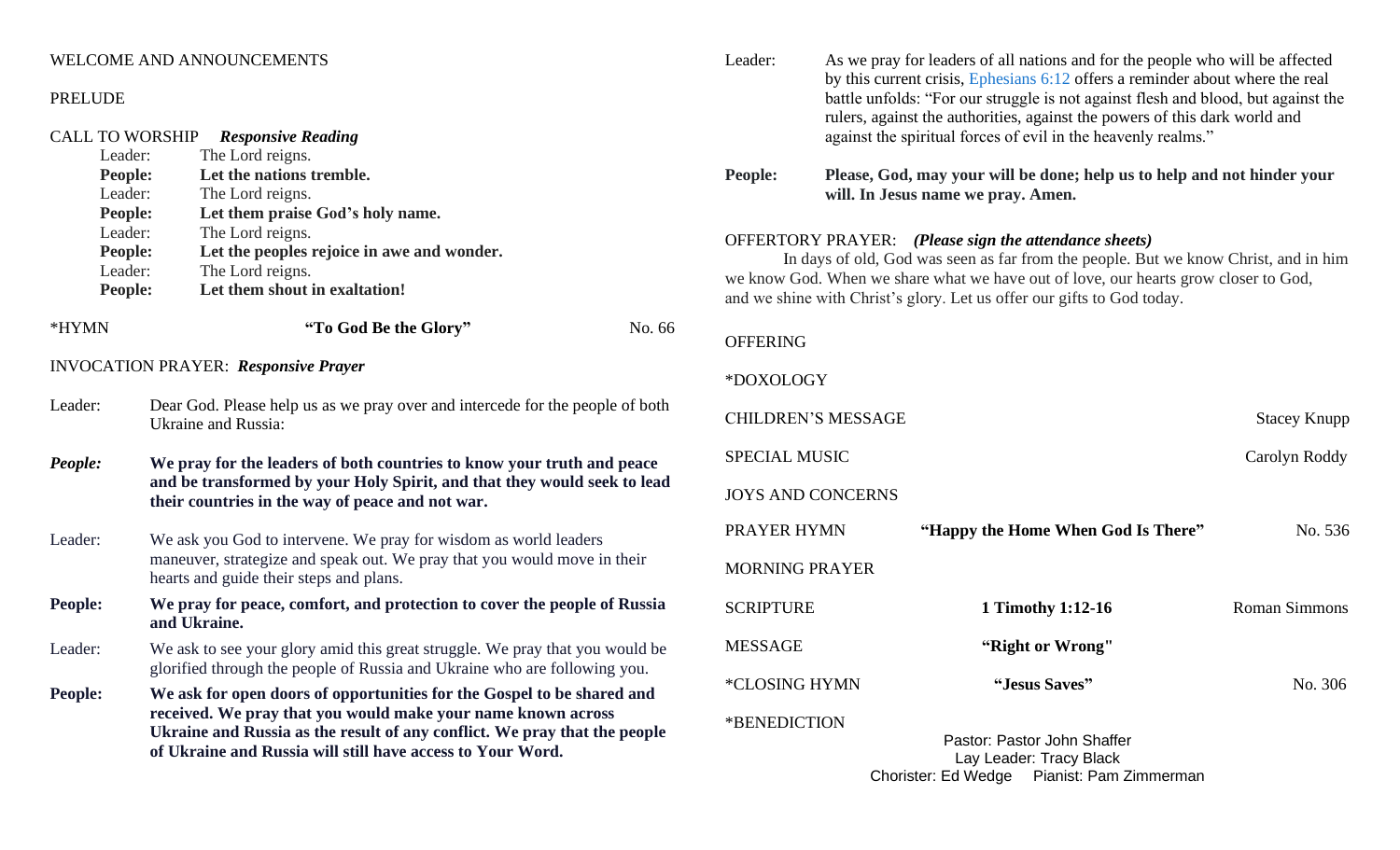Greeters for February: Dana Shannon Counting Steward for February: Dana Shannon

# **NOTE FROM WOMEN'S FELLOWSHIP**

We will be having our first meeting in March; date still has not been decided. We are trying something new. We will be having our meetings on Sundays following church. We will be providing a light lunch and are hoping more women will attend. We want to have a brief business meeting and hopefully focus on more fellowship time. All women are welcome to attend.

# **JOYS FROM WEEK OF FEBRUARY 20, 2022**

- JoAnne McWherter came home yesterday morning
- Becky noted that it was nice that her nephew Aaron's wife Molly had the day off from work and was able to be in church with them today

# **OUTREACH FOR FEBRUARY**

The outreach for February is Heifer Project. It began as a Church of the Brethren program and later became an international program supported by people everywhere. Instead of just providing food for a day, it provides for a lifetime of help, that is also to be passed on to another. Please also remember your gently used shoes, wrapped with a rubber band as this project helps fund the Honduras orphanage we support. Donations for the local Food Pantry are a year-long outreach of our church. This service is provided monthly at Holy Trinity Catholic Church in Ligonier and is supported by the Association of Churches. At present approximately 100 families are being served. Please be generous with your donations as the Westmoreland County Food Bank has lessened the amount they are providing.

# **RITA'S CLOSET**

Rita's Closet opens Mondays at the First Church of the Brethren, 10:00 am to 6:00 pm. If you are unable to make it on a Monday, please call Darlene Rummel at 814-243-7156 to schedule a time more convenient. All donated clothes were freely given and are free to you. Please come and check us out.

#### **AN UPCOMING BABY DEDICATION**

On Sunday, March 6<sup>th</sup>, Khloe James Rhodes will be dedicated. She was born on January 13, 2022 to Amanda (Knupp) and Kenneth Rhodes. Her grandparents are Paul and Stacey Knupp and her great-grandmother is Sherry Boyd.

# **ACTIVITIES THIS WEEK**

**Wednesday, 6:30 pm – Bible Study – the book of Acts is subject of our study – refreshments are available**

## **Thursday, 9:00 am -- The Happy Stitchers**

**Thursday, 9:00 am to Noon – Pastor John's Office Hours**

# **UPCOMING EVENTS**

**Sunday, March 6, 2022 – Khloe James Rhodes to be dedicated in our church**

**Saturday, April 9, 2022 – Women's Fellowship making ham loaves – Orders are due the last Sunday of March**

**Saturday, April 9, 2022, Camp Harmony – Hogar Enmanuel's Dinner/Theater featuring the play "***FLOODED! The First Lockdown***"**

**Saturday, June 11, 2022 – Memorial Service for Charles and Fay Harr**

**Saturday, October 15, 2022, Camp Harmony – 2022 Western PA District Conference**

# **MESSAGE FROM THE WESTERN PA DISTRICT CHURCH OF THE BRETHREN**

**TO**: All Employees, District Executive Ministers and Administrative Staff, Mission & Ministry Board members, Annual Conference Officers, Agencies of the Church of the Brethren including Bethany Theological Seminary, Brethren Benefit Trust, and On Earth Peace **FROM:** Western Pennsylvania District **RE**: District Representation Announcement

**DATE**: February 24, 2022

# **MEMORANDUM**

The Western Pennsylvania District Church of the Brethren is being represented, during this time of transition in the district executive minister role, by Pete C. Kaltenbaugh, Jr., recently retired pastor of the Meyersdale COB. Pete has begun a 3-year term as chair of the CORE team of the district (district board). As such he serves as the contact person for the district. Pete's contact information is:

814-521-6177 (cell #)

Email: [mdalepastorpete@comcast.net](mailto:mdalepastorpete@comcast.net)

The Office of Ministry is grateful for the dedication and service of Western Pennsylvania leaders at this time.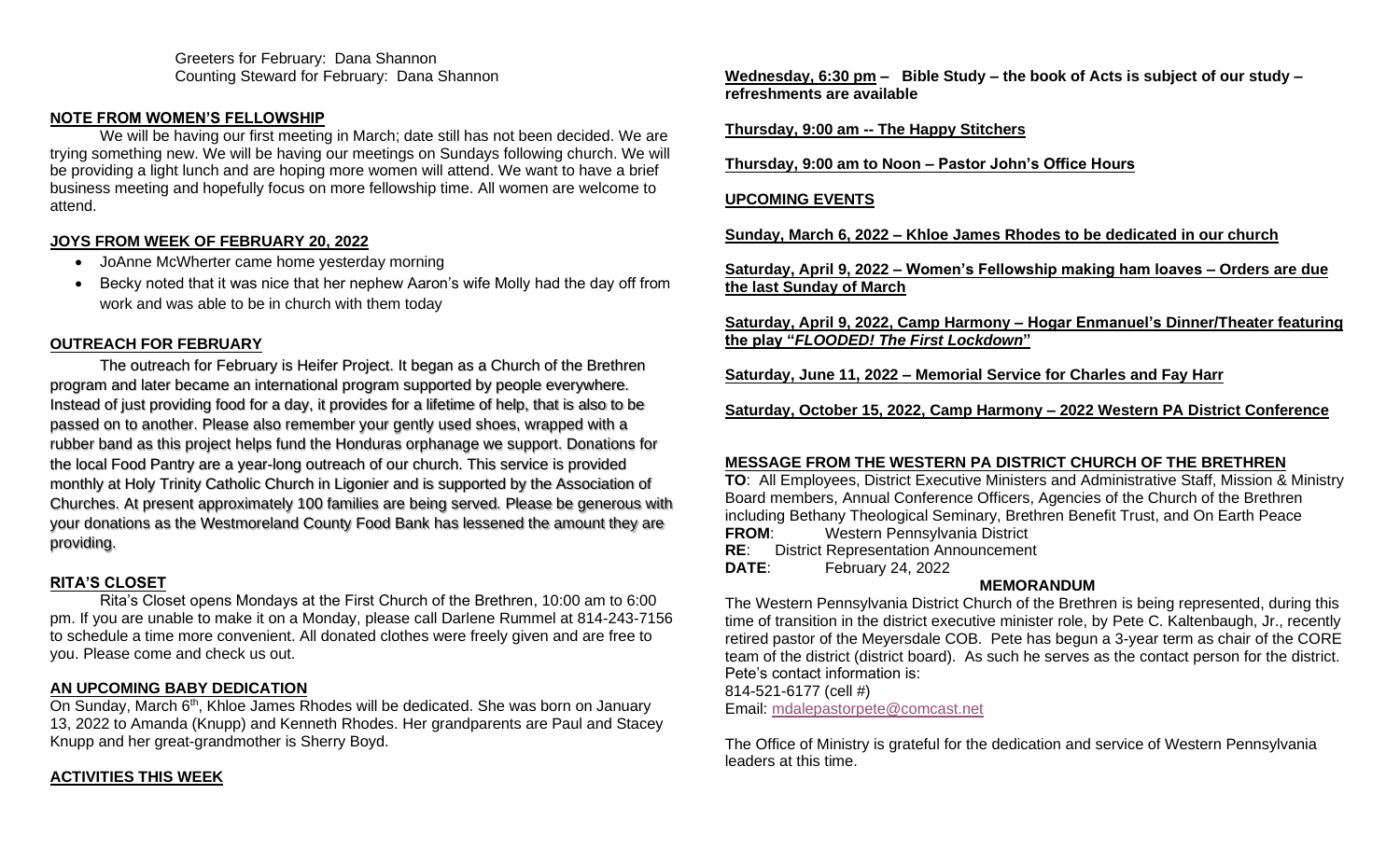#### **\*\*\*CHURCH FAMILY\*\*\***

**We all know that when someone has cancer it not only affects that person, it puts stress on the whole family. Well three families are going through the stress of chemotherapy treatments and we can help with some of that stress. I would like to start a Meal Train in our Church for them. How can I help you ask – Below is a list of the things that you can do.**

- **1. Pick up a Gift Card for a local Restaurant, Giant Eagle, Sheetz, etc. so they will be able to pick up a meal on the way home from treatments, get gas, get snacks for treatments, etc.**
- **2. If you like to cook, a homemade meal would be great: soups and comfort food. Please contact me and we will set up a date and time for the meal. If you cannot deliver the meal, I will pick up the meal and drop it off**

**I have been in contact with each family and have gotten a treatment schedule. If you would like to help, please contact me. Please call me with any questions at 724-331- 2228. I look forward to hearing from you. s/Stacey Knupp**

#### *KINGDOM CONCERNS*

*Jesus Prayer Requests The Glory of God (John 17); Workers for the Harvest (Matthew 9) Spiritual Renewal in our Congregation ALSO: Persecuted Christians; Missions; Peace Workers; Service Persons; National/International Leaders Missionaries to Poland: Ashley and Corby White (23rd of each month, please uphold in special prayer as they will also be praying for us on this date)*

#### *WESTERN PA DISTRICT*

*District Office Staff – Amy Bowman, Tina Lehman District Office Phone Number – 814-479-2181 District Moderator – Robert Rummel District Response Team – Herb Ewald District Leadership Team Chair – Pete Kaltenbaugh Camp Harmony Executive Director – Jen Vickroy 2022 Prayer Partner Congregation: Arbutus Church of the Brethren, Guy Myers, Minister*

#### *COMMUNITY MINISTRIES*

*Unchurched in Waterford, Ligonier Valley (Welco me and Invite them!) Valley Youth Network – Kip Crumrine, Director; Sandy Crumrine, Assistant; Chelsea Carpenter and Kylie Weber, Interns Ligonier Valley Association of Churches – Janet Riordan, President*

#### *ALL OF OUR WORSHIP MINISTRY EXPERIENCES*

*\*Future of our church – Please take five minutes at noon every day to pray for ways to encourage the parents, children and young people who could be coming\*\*\**

#### *LOCAL CHURCH CONCERNS*

*Deacon Chairperson – Stacey Knupp Church Board/Executive Board Chairmen – Richard Jones, Nurture -- Michelle Black, Stewardship – Becky Kwak, Witness -- Debbie McInchok*